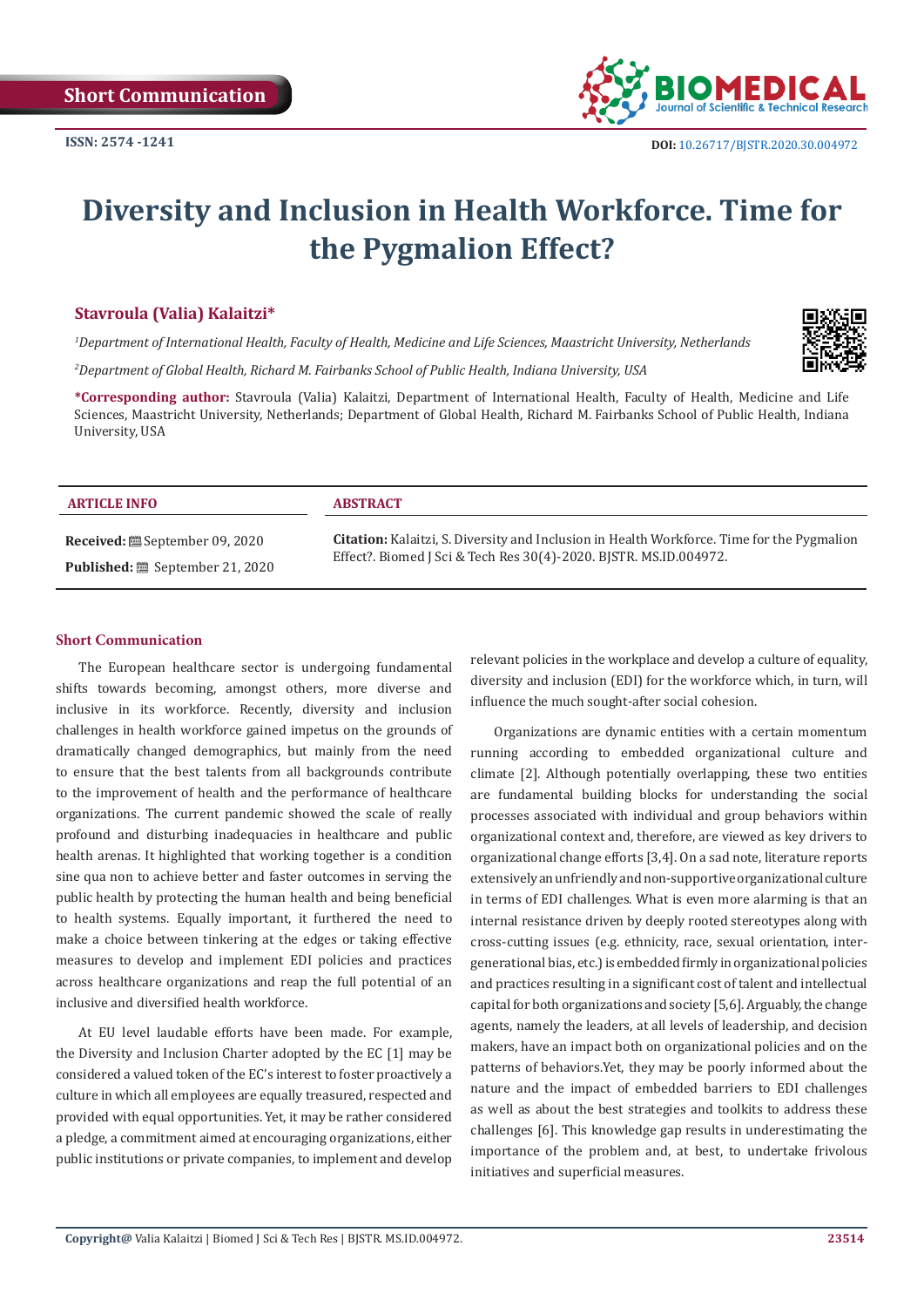As a result, fuzzy, ambiguous perceptions on the range of EDI challenges within organizations may give rise to misleading estimations, diverging calibration of the challenges and erroneous actions and omissions. Worse still, scratching the tip of the iceberg could very easily lead to suboptimal taping into the available talent pool and, then, to reduce the capacity for improved organizational performance and to bring about substantial change at organizational and, at a broader note, at social level. Clearly, there is a pressing need for having a plain and factual picture of the actual reality in relation to EDI challenges in work settings. This cannot be achieved without disaggregated data. And, to paraphrase a Spanish poet, there is no such thing as a favorable wind for a sailor who has not yet set his course. Hence, real-time, grassroot, disaggregated data on barriers towards achieving EDI in work settings is needed to offer in the first place a valuable, reality check of the actual scope of the problem and, secondly, to generate accurate, updated mapping of the problem. Tools delivering valuable disaggregated data can contribute to digging up accurate information which is hidden behind firmly rooted stereotypes, biases, micro-aggressions and power relationships and develop regularly updated, digital databases.

Those databases, if used correctly and wisely, have the capacity to navigate and strengthen the organizational policies and practices, to create a culture of inclusiveness and diversity and to achieve measurable and benchmarked progress. But that will not suffice. We also need to develop  $Py$ gmalions<sup>1</sup> at all levels of leadership, and decision makers who will catalyze positive performance by demonstrating and fostering higher, positive expectations. The Pygmalion effect involves leveraging followers' full capabilities and avoiding the obstacles created by low expectations within several contexts, including the organizational setting [7-9]. The followers grow to the level their leaders believe them [10, 11]. However, the effect drops off if the chance of success is estimated being less than 50%; namely, if an endeavor seems either certain or completely uncertain, the Pygmalion effect does not hold [12]. In that perspective, the disaggregated, real-time data may facilitate the Pygmalion effect at all levels of leadership offering a reality compass and underpin informed decisions.

On the other hand, policy actors and decision makers make the rhetoric that they follow EDI policies and practices and apply available toolkits. Yet, learning and change is inherently a social process that cannot be separated from the context in which takes place [13]. On that note, the internal organizational capabilities, such as minimizing internal resistance or EDI related criticism, may be linked to the dedicated and informed change agents, namely to leaders and decision makers [14,15].

The dialectics on EDI challenges within the context of organizational change may be enriched considering that the

attainment of durable and sustainable change is a journey, not a destination, which is guided by shared driving principles and any progress made must be measured at predetermined milestones and evaluated against priorities and targets [6]. This knowledge must become a core organizational competency applied at all levels of leadership and, thus, to acknowledge in practice that the full potential of an organization's human capital is an essential driver of both organizational and social change. Taking stock on the lessons learnt from current pandemic in relation to sorely tested health workforce, a compelling case exists for ensuring that diversity and inclusion challenges is a key strategic priority. The Pygmalion effect may contribute towards developing consensus leadership, namely towards developing leaders fostering inclusion, engaging and empowering actively the diversified teams, be efficient and resilient.

#### **References**

- 1. European Commission (2017) Communication of the Commission. A better workplace for all: from equal opportunities towards diversity and inclusion.
- 2. [Denison DR \(1996\) What is the difference between organizational](https://psycnet.apa.org/record/1996-01952-001) [culture and organizational climate? A native's point of view on a decade](https://psycnet.apa.org/record/1996-01952-001) [of paradigm wars. Academy of management review 21\(3\): 619-654.](https://psycnet.apa.org/record/1996-01952-001)
- 3. [Schneider B, Ehrhart MG, Macey WA \(2011\) Perspectives on](https://psycnet.apa.org/record/2009-22818-012) [organizational climate and culture. In S. Zedeck \(Ed.\), Handbook of](https://psycnet.apa.org/record/2009-22818-012) [industrial and organizational psychology 1: 373-414.](https://psycnet.apa.org/record/2009-22818-012)
- 4. [Ostroff C, Kinicki AJ, Muhammad RS \(2012\) Organizational culture and](https://onlinelibrary.wiley.com/doi/abs/10.1002/9781118133880.hop212024) [climate. Handbook of Psychology, Second \(Edn.\), 12.](https://onlinelibrary.wiley.com/doi/abs/10.1002/9781118133880.hop212024)
- 5. [Kalina P \(2018\) Challenges to Diversity and Inclusion in Health Care.](http://article.sapub.org/10.5923.j.hrmr.20180803.01.html) [Human Resource Management Research 8\(3\): 45-48.](http://article.sapub.org/10.5923.j.hrmr.20180803.01.html)
- 6. [Coe IR, Wiley R, Bekker LG \(2019\) Organisational best practices towards](https://www.sciencedirect.com/science/article/pii/S014067361833188X) [gender equality in science and medicine. The Lancet 393\(10171\): 587-](https://www.sciencedirect.com/science/article/pii/S014067361833188X) [593.](https://www.sciencedirect.com/science/article/pii/S014067361833188X)
- 7. [Rosenthal R, Jacobsen L \(1968\) Pygmalion in the classroom: teacher](https://www.worldcat.org/title/pygmalion-in-the-classroom-teacher-expectation-and-pupils-intellectual-development/oclc/167921) [expectation and pupils' intellectual development. New York: Holt,](https://www.worldcat.org/title/pygmalion-in-the-classroom-teacher-expectation-and-pupils-intellectual-development/oclc/167921) [Rinehart and Winston.](https://www.worldcat.org/title/pygmalion-in-the-classroom-teacher-expectation-and-pupils-intellectual-development/oclc/167921)
- 8. [Rao M, Sharma S \(2016\) Pygmalion In Management. IOSRJournal Of](http://www.iosrjournals.org/iosr-jbm/papers/IESMCRC/Volume%202/15.23.pdf) [Business And Management, p. 15-23.](http://www.iosrjournals.org/iosr-jbm/papers/IESMCRC/Volume%202/15.23.pdf)
- 9. [Eden D \(1984\) Self-fulfilling prophecy as a management tool: Harnessing](https://www.jstor.org/stable/258233) [Pygmalion. Academy of management Review 9\(1\): 64-73.](https://www.jstor.org/stable/258233)
- 10. [Livingston JS \(2003\) Pygmalion in Management. Harvard Business](https://hbr.org/2003/01/pygmalion-in-management) [Review. Organizational Structure.](https://hbr.org/2003/01/pygmalion-in-management)
- 11. [Livingston JS \(2003\) Pygmalion in management. Harvard Business](https://store.hbr.org/product/pygmalion-in-management-hbr-classic/R0301G) [Review Press.](https://store.hbr.org/product/pygmalion-in-management-hbr-classic/R0301G)
- 12. [Atkinson JW \(1957\) Motivational Determinants of Risk-Taking Behavior.](https://pubmed.ncbi.nlm.nih.gov/13505972/) [Psychological Review 1\(6\): 359-372.](https://pubmed.ncbi.nlm.nih.gov/13505972/)
- 13. [Wenger E \(2010\) Communities of practice and social learning systems:](https://link.springer.com/chapter/10.1007/978-1-84996-133-2_11) [the career of a concept. Social learning systems and communities of](https://link.springer.com/chapter/10.1007/978-1-84996-133-2_11) [practice, pp. 179-198.](https://link.springer.com/chapter/10.1007/978-1-84996-133-2_11)
- 14. [Sharma A \(2016\) Managing diversity and equality in the workplace.](https://www.tandfonline.com/doi/full/10.1080/23311975.2016.1212682) [Cogent Business & Management 3\(1\): 1212682.](https://www.tandfonline.com/doi/full/10.1080/23311975.2016.1212682)
- 15. Kö[llen T \(2015\) Diversity management in the European health care](https://bach.wu.ac.at/d/research/results/69168/) [sector: Trends, challenges, and opportunities. In Challenges and](https://bach.wu.ac.at/d/research/results/69168/) [opportunities in health care management. \(p. 27-45\). Springer, Cham.](https://bach.wu.ac.at/d/research/results/69168/)

<sup>1</sup> Pygmalion is a proper noun, not used in plural. In this entry, the plural (Pygmalions) is used metaphorically to highlight the need for the multiplier effect of the phenomenon.